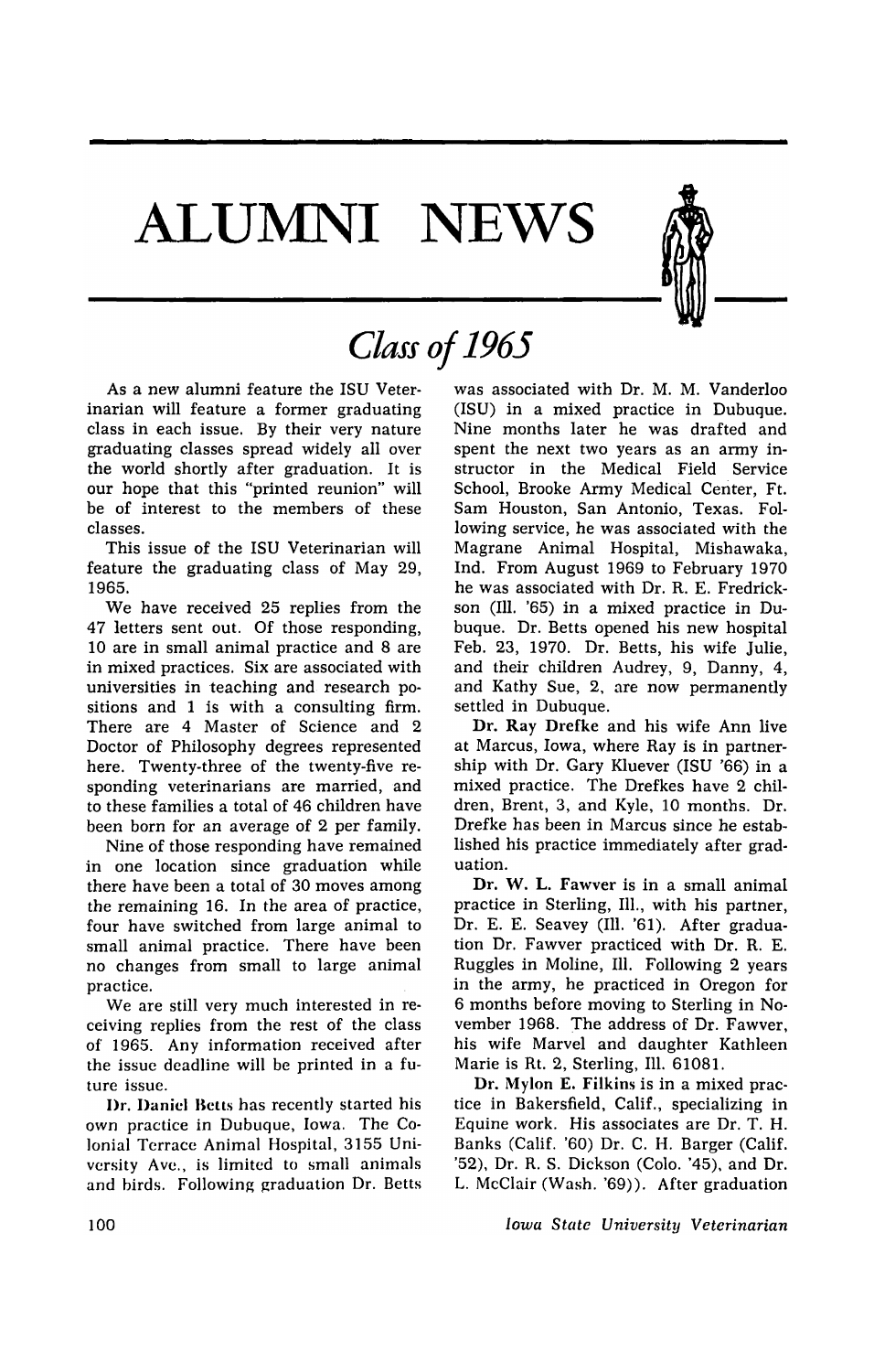Dr. Filkins completed work on his Master of Science Degree in Veterinary Physiology at Iowa State which he received in August 1965. He assumed his present position after receiving his degree. Dr. Filkins and his wife, Patricia Ann, and their children Michelle, 6, Susanne, 3, and Darren, 6 months, live at 6701 Desmond Court. Bakersfield, Calif. 93308.

Dr. C. A. Gustafson is in a general practice in Forest City, Iowa. Following graduation he practiced in Gowrie, Iowa until moving to his present practice on Jan. 1. 1969. Dr. Gustafson, his wife Karen. and their daughter Kristen Ann, 3, live at 305 East K Street, Forest City, Iowa 50436.

Dr. Herbert Hanich is in a private small animal practice with Dr. James Brogger (Wash. '54) in Missoula. Mont. After graduation he moved to Rapid City, S. Dak., and worked in a mixed practice until 1967. He then moved to Missoula and was associated with Dr. Brogger for 1 year after which he practiced in a small animal practice in Denver, Colo., for 1 year. He then went into partnership with Dr. Brogger. Dr. Hanich and his wife Jayne have 2 children, Gregory, 4, and Kathleen,  $1\frac{1}{2}$  years. He included in his reply an invitation to all ISU graduates to stop by and visit if they are in the area. He adds that the hunting, fishing, and skiing are great in his area. His address is 920 S.W. Higgins, Missoula, Mont.

Dr. John Hayes is in a small animal practice with Dr. Donald V. Renda (VCD '60) and Dr. Thomas J. Turner (VCD '61). After graduation he was in a mixed practice in Ohawa, Ill. until 1966 when he began a 2-year tour with the U,S. Army in New Bedford, Mass., and Horab, Thailand, In 1968 he joined his present practice. Dr. Hayes, his wife Sue, and their children, Cindy, 7, and Scott,  $2\frac{1}{2}$ , live at 4416 Westmont Street, Ventura, Calf. 93003.

Dr. Leslie C. Hemmingson is in a general practice with his partner Dr. John Conley (ISU '55) and associate Dr. Stanly Yoerger (ISU '69). He has been associated with this practice in LeMars, Iowa, since graduation. He is the leader of a 4-H veterinary science club of about 20 members. At their last meeting he performed a cae-

Issue, No.2, 1970

serean section on a ewe. He is also secretary-treasurer of the Siouxland Veterinary Association and a member of the Iowa Academy of General Practice. Dr. Hemmingson and his wife Iris (Salton) (ISU '63) and their daughter Kaaren Elana, 2, live in LeMars, Iowa 51031.

Dr. James D. Henderson is presently an instructor in the Department of Experimental Animal Medicine, University of Washington. In this capacity he is also the clinical veterinarian for all animals used in biomedical research there. He is also the medical consultant for the Seattle Public Aquarium where his duties involve supervision of killer whale catching expeditions. He received his masters degree in experimental and anatomic pathology from the University of Minnesota in 1967. During this period he was also a fellow in pathology at the Mayo Graduate School of Medicine, Rochester, Minn. From 1967 to 1969 he was a fellow in Laboratory Ani! mal Medicine at Wake Forrest University. Dr. Henderson and his wife Marjorie have three children, Mark, 6, Michael, 6, and Scott, 2. Their address is 5230 116th Ave. S.E., Bellevue, Wash.

Dr. Ronald Heuver is associated in a small animal practice in New Berlin, Wise, His associates are Dr. Raymond Puhle (lSU). Dr. Richard Faulkner (Minn. '63), and Dr .Sherman Sworsen (KSU '68). After graduation he was associated with a small animal practice in Tampa, Fla, In August 1967 he moved to a small animal practice in Hillsdale, Ill. He has been at his present location since June 1969. Dr. Heuver, his wife Mary and their children Bradley, 4, and Cheryl, 2, live at 5370 South Ann, New Berlin, Wisc. 53151.

Dr. H. T. Holcomb is now employed in a small animal practice in St. Paul, Minn., in association with Dr. S. C. Shadron (Minn. '57). Following graduation, Dr. Holcomb worked with Dr. R. K. Gubser in Bagley, Iowa, for four years. He has been in his present location since June 1969. He and his wife Mary Lee live at 1740 Marion Street, Apt. 28, St. Paul, Minn. 55113.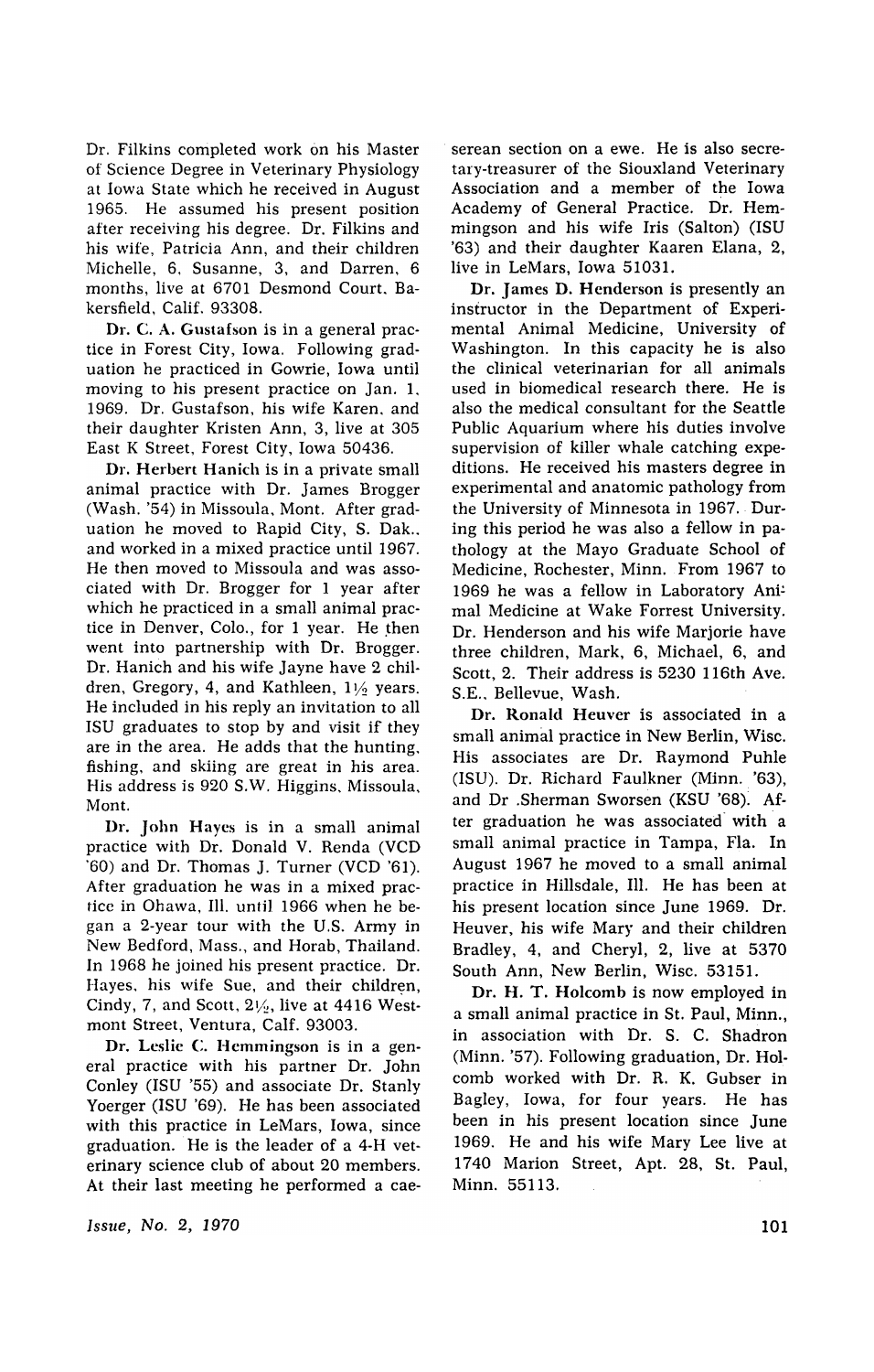Dr. James Howard is presently associated with the Bay Cities Pet Hospital, Torrance, Calif. His associates are Dr. Charles O. Gardner (ISU '53) and Dr. Edward L. Anderson (ISU '53). Dr. Howard has been associated with this practice since graduation. This period was interrupted in 1966 when he did a residence in small animal surgery under Dr. Ira Gourley in Minnesota. He and his wife Susan and their children Charles, 5, and Anne, 2, live at 27100 Mesaka Drive, Palos Verdes Peninsula, Calif. 90274.

Dr. Ron Huhn is now associated with the U.S.D.A. Agricultural Research Service, Veterinary Biologics Division, National Animal Disease Laboratory, Ames. His work involves developing tests for evaluating biologics manufactured for use in domestic animals and evaluating current tests,for such products. He began his work at NADL after receiving his Ph.D. in Veterinary Microbiology from ISU in 1969. Dr. Huhn's present address is ISU Station, Box 1171, Ames.

Dr. Ronald Hullinger is now teaching histology full time at the School of Veterinary Science, Purdue University, Lafayette, Ind. He received his Ph.D. in Veterinary Anatomy from ISU in 1968 and taught histology here the following year before moving to Purdue. His research interests are in the functional anatomy of the developing, mature, and aged adrenal gland. Dr. Hullinger and his wife Pat have three sons, David, 9, Tom, 7, and John, 4. Their present address is 2735 Henderson, West Lafayette, Ind. 47906.

Dr. C. W. Laursen is associated with Dr. C. F. Dykstra (ISU '43) and Dr. P. C. Collins (ISU '51) in a general practice in Rock Rapids, Iowa. He was located in Spencer, Iowa from graduation until Jan. 1, 1966 when he moved to his present location. Dr. Laursen and his wife Bea live at 109 S. Carroll, Rock Rapids, Iowa 51246.

Dr. R. M. Madsen is presently incorporated with a Ph.D. ruminant nutritionist in the firm Beef Research and Consulting, Inc. They are engaged in a consulting service for large feedlot and ranches in the Billings and Great Falls areas of Montana, assisting them in design and implementation of nutritional, animal health and general livestock management programs. They are presently conducting field trials for pharmaceutical firms on new products for use in beef oattle, primarily growth promotants and feed additives. Dr. Madsen was engaged in a general practice in Montana from graduation until February 1967 when he took 'a field position with Merck and Company. In June, 1969, he returned to Montana and formed the present company. He and his wife Ann have two children, Tom, 4, and Kristin, 1. His address is 919 Ave. D., Billings, Montana.

Dr. George Metzger presently operates the Bay East Animal Hospital in Green Bay, Wisc. He has owned and operated this practice for the last three years. He spent one year in LaCrosse, Wise., following graduation as an assistant in a small animal hospital prior to moving to Green Bay. Dr. Metzger, his wife Mary (Garner) (ISU '64) and their daughter Karen, 1, live on Route 6, Green Bay, Wisc. 54301.

Dr. T. P. O'Leary is presently a graduate student and part time instructor in Veterinary Pathology at the University of Minnesota, St. Pau1. His present address is 2280 Priscillo Sq. #3, St. Paul, Minn. 55108.

Dr. K. L. Paulsen is in an individual private small animal practice in Cedar Rapids, Iowa. He was employed in a small animal clinic in Omaha for two months after graduation before moving to Cedar Rapids in November, 1965. Dr. Paulsen and his wife Marilyn have four children, Kevin, 9, Kraig, 5, Kelley, 4, and Kimberly, 1. Their address is 117 334th Street N.E., Cedar Rapids, Iowa 52402.

Dr. Keith Prasse is currently an Assistant Professor in the Department of Pathology at Iowa State. He is now working toward a Ph.D. degree in Pathology. His area of Research involves granulocytokinetics in cats. Dr. Prasse worked with Dr. E. J. Howes (ISU '63) at the Pines Meadow Veterinary Clinic, Oregon, Ill., for one year after graduation after which he became a NIH trainee in Veterinary Pathology at ISU. He received his Masters degree in 1968. He and his wife have two children, David, 5, and Gretchen, 1. Their address

*Iowa State University Veterinarian*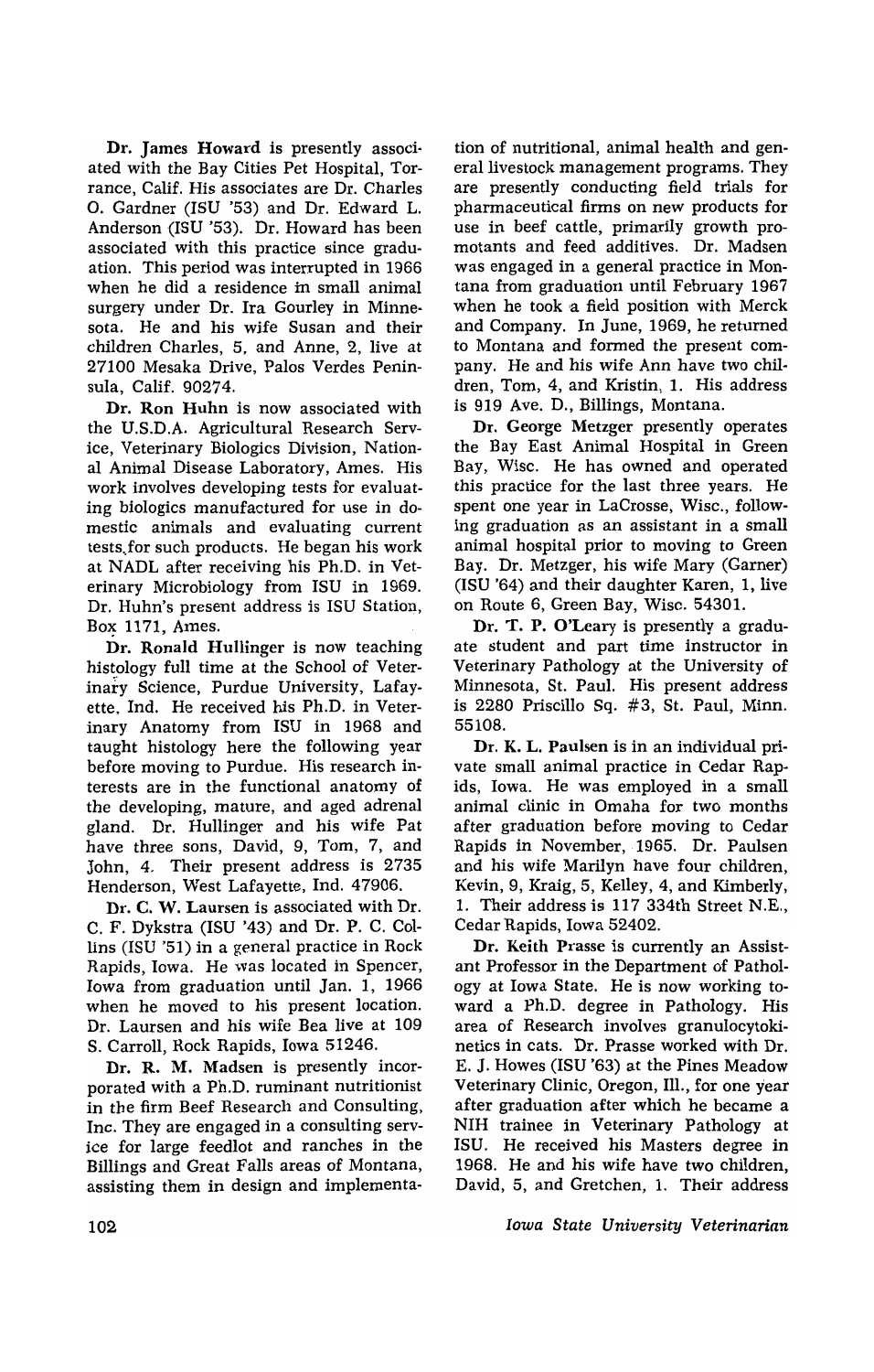is 3914 Toronto, Ames.

Dr. M. D. Roepke is in a mixed practice in Oskaloosa, Iowa, with Dr. Ron Goldsmith (ISU '56) and Dr. David Cochran (ISU '56). He has been with this practice since graduation. He and his wife Sue and their children David, 4, and Ann, 2, live at 139 Solon Drive, Oskaloosa, Iowa.

Dr. K. W. Schumann is in a private small animal practice with his wife, Dr. Geraldine Schumann (ISU '67). After graduation he was in a dairy practice in Whitewater, Wise., prior to being drafted in the spring of 1966. The Schumanns started their present practice in May, 1968. They have two children, Kristina, 2, and Kimberly, 1, and are expecting number three in June. Their address is 115 Hill Street, Hartland, Wisc.

Dr. Leon J. Wernimont is in a mixed practice in Carroll, Iowa, with Dr. Don Casey (ISU '59), Dr. Wm. Bluhm (ISU '59), and Dr. Darrell Eich (ISU '68). He says he has been in Carroll, working and enjoying it since graduation. He and his wife La-Vonne have four children, Michael, 7, Michelle, 5, Patrick, 3, and Rene, 1. His address is the Carroll Veterinary Clinic, Carroll, Iowa.

Dr. D. H. Westercamp is in an individual large animal practice in Winfield, Iowa. He moved to Winfield immediately after graduation and has been in practice by himself since. He and his wife Linda have two children, Dirk, 3, and Holly, 7 months.

Dr. George G. Stott is currently an Assistant Professor in the Department of Veterinary Anatomy at ISU. He is now teaching gross and applied anatomy and will be teaching and doing research in his· tology next year. He received his Masters degree from the University of Auburn in 1967 and returned to ISU to begin work toward a Ph.D. degree in anatomy. Dr. Stott spent the first six months of 1969 at Washington State University teaching gross anatomy and histology and taking further graduate work. He and his wife Ann and their two children, Dianne, 8, and Michael, 6, live at 1232 Arizona, Ames.

Following is a list of the remaining members of the class of 1965 and their last known address.

Dr. Victor M. Aguilar 10 St. No. 6-11 Zone 9 Guatemala, C.A.

Dr. David G. Aul 1821 No. Clarence Ave. Arlington Heights, Illinois

Dr. Joseph J. Donovan  $R.R.$  1 Mukwonago, Wisconsin

Dr. Thomas J. Eganhouse 643 Willow Naperville, Illinois

Dr. Dennis D. Elsberry RFD 4 Marshalltown, Iowa

Dr. Jerry D. Fetty Scranton, Iowa

Dr. Marlin D. Frank 2400 West 10th Street Greeley, Colorado

Dr. James B. Gray Spring Grove, Minnesota

Dr. Thomas P. Greiner Animal Medical Center 510 East 62nd New York, New York

Dr. Ronald G. Grier 2008 Orchard Place Ft. Collins, Colorado

Dr. Dennis W. Grummitt 2033 Mills Avenue Menlo Park, California

Dr. Bruce R. Havick 1207 Lincoln Avenue Harlan, Iowa

Dr. Daniel J. Hillmann 1818 Douglas Ames, Iowa

Dr. Stanley R. Holst R.R. 3 Clinton, Iowa

Issue, No.2, 1970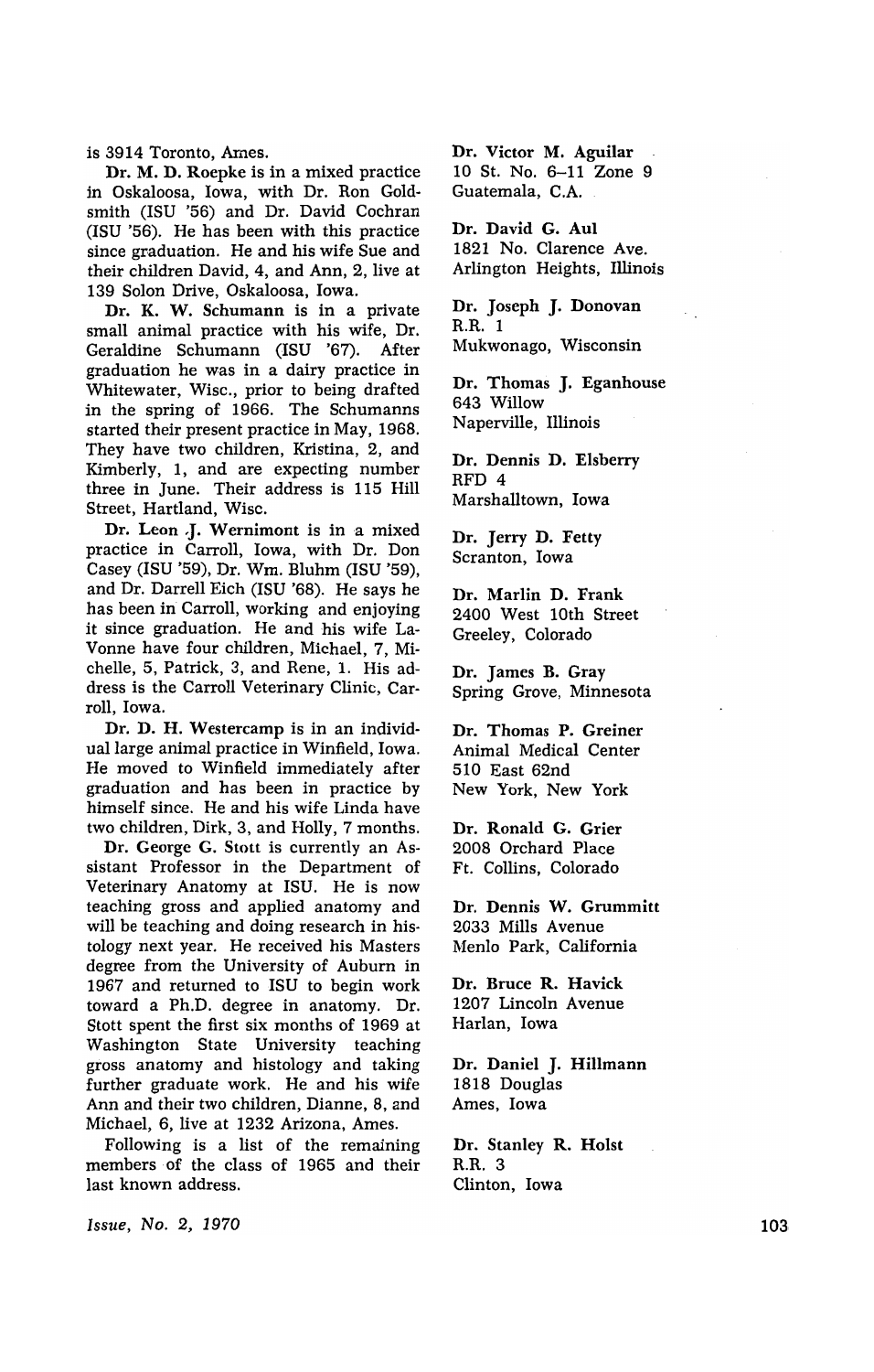Dr. Donovan L. Lucas 403 East Commercial Leon, Iowa

Dr. Uria Marinov 1 Eli Choen Street Jerusalem, Israel

Dr. Kenneth G. Reimer Elkader, Iowa

Dr. Douglas A. Schulke 809 2nd Street Ida Grove, Iowa

Dr. Donn M. Simonsen Fullerton, Nebraska

Dr. Jerry V. Thompson R.R. 1 Sutherland, Nebraska

Dr. Gary A. VanGelder R.R. 2 Nevada, Iowa

Dr. Larry A. Wogahn 995 Parkview Drive Marion, Iowa

### *In Memoriam*

Dr. Lawrence M. Hadley, Ruthven, Iowa, passed away Feb. 27, 1970 following a long illness.

After graduating from Iowa State in 1920, where he was active in sports including varsity football, Dr. Hadley came to Ruthven as the town's first veterinarian. Here he was very active both in practice and community activities until his retirement in 1948. One of his favorite projects was the colt and pony show which he helped sponsor.

Dr. Hadley was a member of the Masonic Lodge, American Legion and twice served on the local school board. He will long be remembered by his client friends and fellow colleagues as one' of the better general practitioners.

Submitted by Dr. Burl E. Wyatt, Ruthven, Iowa.

#### IOWA STATE UNIVERSITY VETERINARY MEDICINE ALUMNI ASSOCIATION TREASURER'S REPORT FOR 1969

| Assets-December 31, 1968                                  |                           |   |            |
|-----------------------------------------------------------|---------------------------|---|------------|
| Nevada National Bank Certificates of Deposit              |                           |   | \$3,232.16 |
| Union Story Trust and Savings Bank checking account       |                           |   | 489.09     |
| TOTAL BALANCE                                             |                           |   | \$3,721.25 |
| Income-1969                                               |                           |   |            |
| Receipts for dues and subscriptions 599 $@$ \$4.00        |                           |   | \$2,396.00 |
| Interest on Certificates of Deposit                       |                           |   | 165.40     |
| TOTAL INCOME                                              |                           |   | \$2,561.40 |
| Disbursements-1969                                        |                           |   |            |
| Annual meeting expenses                                   |                           | S | 44.90      |
| Student Awards                                            |                           |   |            |
| Judisch Award—Steve Wightman                              |                           | S | 100.00     |
| Bergman Award-Dennis A. Passman                           |                           |   | 100.00     |
| Merchant Award-James E. Hall                              |                           |   | 100.00     |
| Thomson Award-Eldon K. Uhlenhopp                          |                           |   | 100.00     |
| Two Century Club memberships @ \$100.00 each              |                           |   | 200.00     |
| I.S.U. Veterinarian subscriptions, 11 @ \$2.00            |                           |   | 22.00      |
| I.S.U. Veterinarian subscriptions, 599 @ \$3.00           |                           |   | 1,797.00   |
| Bank service charges                                      |                           |   | 14.47      |
| I.S.U. Printing                                           |                           |   | 33.03      |
| Postage                                                   |                           |   | 166.45     |
| TOTAL                                                     |                           |   | \$2,137.85 |
| Assets-December 31, 1969                                  |                           |   |            |
| Union Story Trust and Savings Bank checking account       |                           |   | \$816.64   |
| Nevada National Bank Certificates of Deposit and interest |                           |   | 3,397.56   |
| TOTAL ASSETS                                              |                           |   | \$4,214.20 |
| Dated December 31, 1969                                   |                           |   |            |
|                                                           | Margaret W. Sloss, D.V.M. |   |            |
|                                                           | Treasurer                 |   |            |

Iowa State University Veterinarian